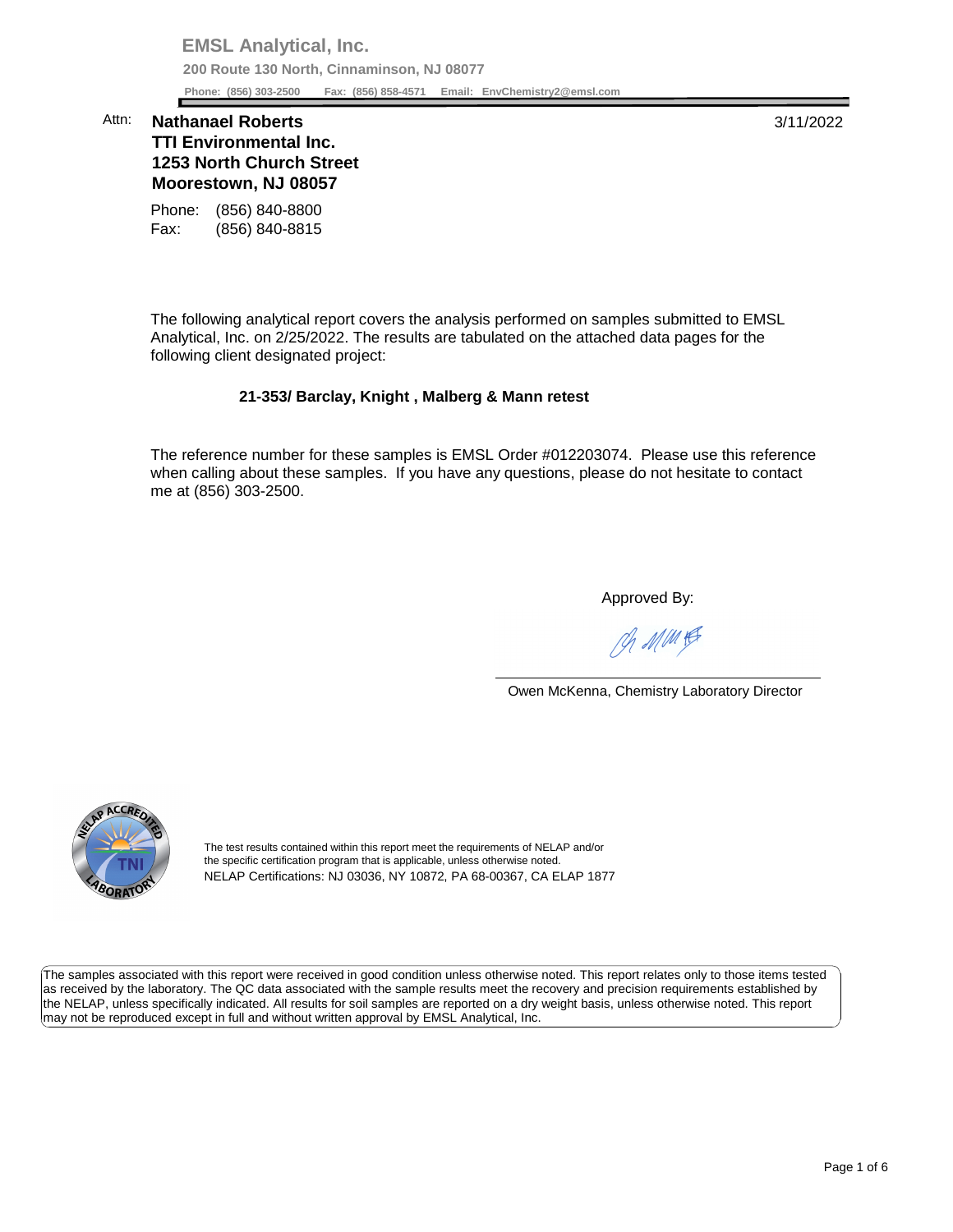

|                                  |                                    | <b>Analytical Results</b> |                 |                         |                        |           |                                   |           |
|----------------------------------|------------------------------------|---------------------------|-----------------|-------------------------|------------------------|-----------|-----------------------------------|-----------|
| <b>Client Sample Description</b> | B3 CH61-1-1-B-04A BARCLAY-ROOM 114 |                           | Collected:      | 2/25/2022<br>5:55:00 AM | Lab ID:                |           | 012203074-0001                    |           |
| <b>Method</b>                    | <b>Parameter</b>                   | <b>Result</b>             | <b>RL Units</b> |                         | Prep<br>Date & Analyst |           | <b>Analysis</b><br>Date & Analyst |           |
| <b>METALS</b>                    |                                    |                           |                 |                         |                        |           |                                   |           |
| 200.8                            | Lead                               | 7.57                      | $1.00 \mu g/L$  |                         | 3/10/2022              | <b>JM</b> | 3/10/2022<br>19:51                | <b>VD</b> |
| <b>Client Sample Description</b> | B4 CH61-1-1-B-05A BARCLAY-ROOM 112 |                           | Collected:      | 2/25/2022<br>5:56:00 AM | Lab ID:                |           | 012203074-0002                    |           |
| <b>Method</b>                    | <b>Parameter</b>                   | <b>Result</b>             | <b>RL Units</b> |                         | Prep<br>Date & Analyst |           | <b>Analysis</b><br>Date & Analyst |           |
| <b>METALS</b>                    |                                    |                           |                 |                         |                        |           |                                   |           |
| 200.8                            | Lead                               | 5.98                      | $1.00 \mu g/L$  |                         | 3/2/2022               | <b>JW</b> | 3/3/2022 16:45                    | <b>JW</b> |
| <b>Client Sample Description</b> | B5 CH61-1-2-B-18A BARCLAY-ROOM 111 |                           | Collected:      | 2/25/2022<br>6:08:00 AM | Lab ID:                |           | 012203074-0003                    |           |
| <b>Method</b>                    | <b>Parameter</b>                   | <b>Result</b>             | <b>RL Units</b> |                         | Prep<br>Date & Analyst |           | <b>Analysis</b><br>Date & Analyst |           |
| <b>METALS</b>                    |                                    |                           |                 |                         |                        |           |                                   |           |
| 200.8                            | Lead                               | 34.8                      | $1.00 \mu g/L$  |                         | 3/10/2022              | <b>JM</b> | 3/10/2022<br>19:56                | <b>VD</b> |
| <b>Client Sample Description</b> | B6 CH61-1-2-B-25A BARCLAY-ROOM 122 |                           | Collected:      | 2/25/2022<br>6:28:00 AM | Lab ID:                |           | 012203074-0004                    |           |
| <b>Method</b>                    | <b>Parameter</b>                   | <b>Result</b>             | <b>RL Units</b> |                         | Prep<br>Date & Analyst |           | <b>Analysis</b><br>Date & Analyst |           |
| <b>METALS</b>                    |                                    |                           |                 |                         |                        |           |                                   |           |
| 200.8                            | Lead                               | 7.56                      | $1.00 \mu g/L$  |                         | 3/10/2022              | <b>JM</b> | 3/10/2022<br>19:57                | <b>VD</b> |
| <b>Client Sample Description</b> | B7 CH61-1-2-B-19A BARCLAY-ROOM 113 |                           | Collected:      | 2/25/2022<br>6:10:00 AM | Lab ID:                |           | 012203074-0005                    |           |
| <b>Method</b>                    | <b>Parameter</b>                   | <b>Result</b>             | <b>RL Units</b> |                         | Prep<br>Date & Analyst |           | <b>Analysis</b><br>Date & Analyst |           |
| <b>METALS</b>                    |                                    |                           |                 |                         |                        |           |                                   |           |
| 200.8                            | Lead                               | 7.24                      | $1.00 \mu g/L$  |                         | 3/10/2022              | <b>JM</b> | 3/10/2022<br>20:02                | <b>VD</b> |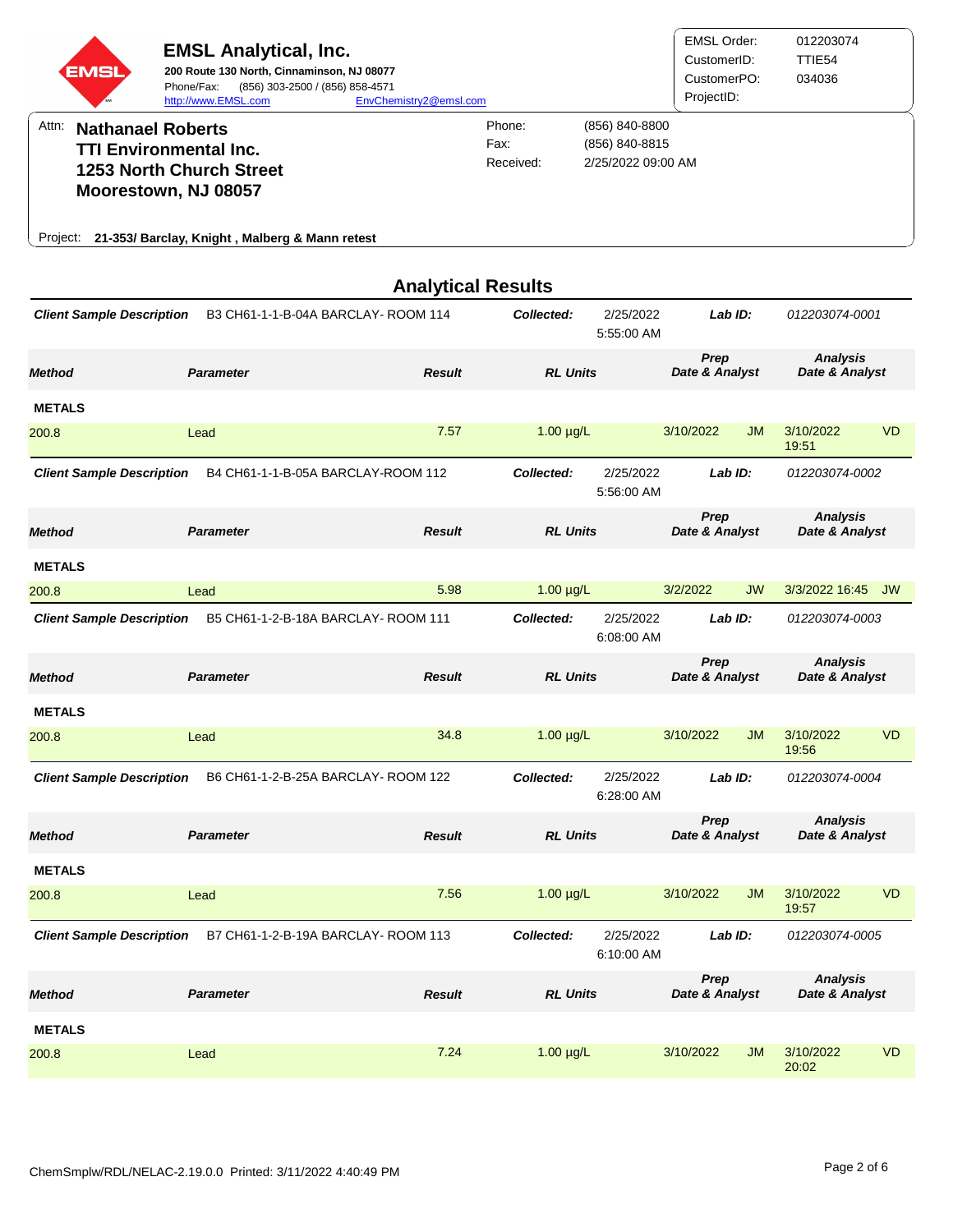

|                                  |                                      | <b>Analytical Results</b> |                 |                         |                        |           |                                   |           |
|----------------------------------|--------------------------------------|---------------------------|-----------------|-------------------------|------------------------|-----------|-----------------------------------|-----------|
| <b>Client Sample Description</b> | B8 CH61-1-2-B-24A BARCLAY-ROOM 124   |                           | Collected:      | 2/25/2022<br>6:21:00 AM | Lab ID:                |           | 012203074-0006                    |           |
| <b>Method</b>                    | <b>Parameter</b>                     | <b>Result</b>             | <b>RL Units</b> |                         | Prep<br>Date & Analyst |           | <b>Analysis</b><br>Date & Analyst |           |
| <b>METALS</b>                    |                                      |                           |                 |                         |                        |           |                                   |           |
| 200.8                            | Lead                                 | 7.27                      | $1.00 \mu g/L$  |                         | 3/10/2022              | <b>JM</b> | 3/10/2022<br>20:04                | <b>VD</b> |
| <b>Client Sample Description</b> | B9 CH61-1-1-KS-06A BARCLAY - KITCHEN |                           | Collected:      | 2/25/2022<br>6:30:00 AM | Lab ID:                |           | 012203074-0007                    |           |
| <b>Method</b>                    | <b>Parameter</b>                     | <b>Result</b>             | <b>RL Units</b> |                         | Prep<br>Date & Analyst |           | <b>Analysis</b><br>Date & Analyst |           |
| <b>METALS</b>                    |                                      |                           |                 |                         |                        |           |                                   |           |
| 200.8                            | Lead                                 | 12.6                      | $1.00 \mu g/L$  |                         | 3/10/2022              | <b>JM</b> | 3/10/2022<br>20:05                | <b>VD</b> |
| <b>Client Sample Description</b> | B11 CH61-1-1-B-09A BARCLAY ROOM 109  |                           | Collected:      | 2/25/2022<br>6:04:00 AM | Lab ID:                |           | 012203074-0008                    |           |
|                                  |                                      |                           |                 |                         | Prep                   |           | <b>Analysis</b>                   |           |
| <b>Method</b>                    | <b>Parameter</b>                     | <b>Result</b>             | <b>RL Units</b> |                         | Date & Analyst         |           | Date & Analyst                    |           |
| <b>METALS</b>                    |                                      |                           |                 |                         |                        |           |                                   |           |
| 200.8                            | Lead                                 | 13.7                      | $1.00 \mu g/L$  |                         | 3/10/2022              | <b>JM</b> | 3/10/2022<br>20:07                | <b>VD</b> |
| <b>Client Sample Description</b> | B12 CH61-1-1-B-08A BARCLAY ROOM 110  |                           | Collected:      | 2/25/2022<br>6:05:00 AM | Lab ID:                |           | 012203074-0009                    |           |
| <b>Method</b>                    | <b>Parameter</b>                     | <b>Result</b>             | <b>RL Units</b> |                         | Prep<br>Date & Analyst |           | <b>Analysis</b><br>Date & Analyst |           |
| <b>METALS</b>                    |                                      |                           |                 |                         |                        |           |                                   |           |
| 200.8                            | Lead                                 | 50.5                      | $1.00 \mu g/L$  |                         | 3/2/2022               | <b>JW</b> | 3/3/2022 16:47 JW                 |           |
| <b>Client Sample Description</b> | B13 CH61-1-1-B-10A BARCLAY ROOM 107  |                           | Collected:      | 2/25/2022<br>6:07:00 AM | Lab ID:                |           | 012203074-0010                    |           |
| <b>Method</b>                    | <b>Parameter</b>                     | <b>Result</b>             | <b>RL Units</b> |                         | Prep<br>Date & Analyst |           | <b>Analysis</b><br>Date & Analyst |           |
| <b>METALS</b>                    |                                      |                           |                 |                         |                        |           |                                   |           |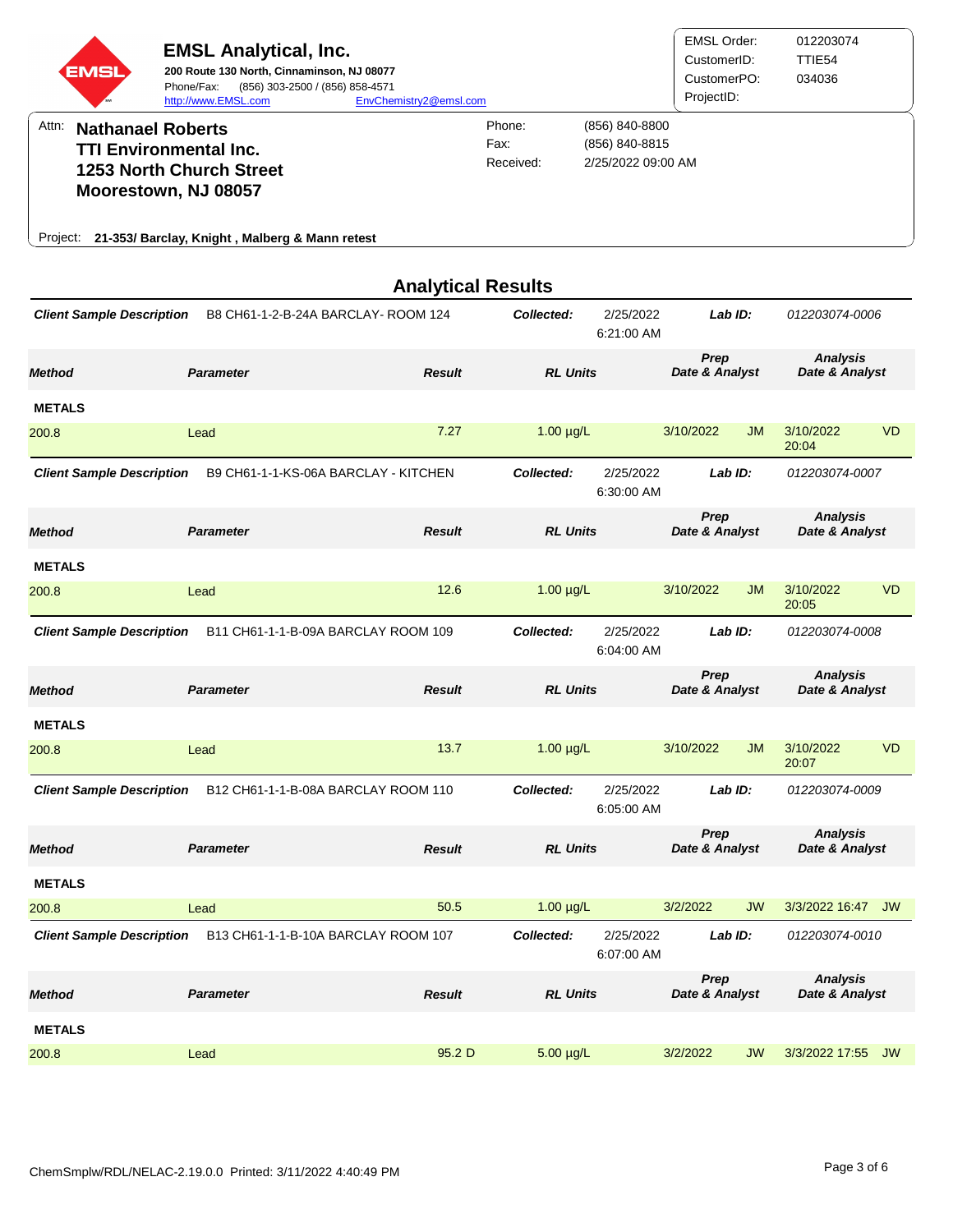| <b>EMSL</b> | <b>EMSL Analytical, Inc.</b><br>200 Route 130 North, Cinnaminson, NJ 08077<br>Phone/Fax:<br>(856) 303-2500 / (856) 858-4571<br>http://www.EMSL.com | EnvChemistry2@emsl.com |                             |                                                        | <b>EMSL Order:</b><br>CustomerID:<br>CustomerPO:<br>ProjectID: | 012203074<br>TTIE54<br>034036 |
|-------------|----------------------------------------------------------------------------------------------------------------------------------------------------|------------------------|-----------------------------|--------------------------------------------------------|----------------------------------------------------------------|-------------------------------|
| Attn:       | <b>Nathanael Roberts</b><br><b>TTI Environmental Inc.</b><br><b>1253 North Church Street</b><br>Moorestown, NJ 08057                               |                        | Phone:<br>Fax:<br>Received: | (856) 840-8800<br>(856) 840-8815<br>2/25/2022 09:00 AM |                                                                |                               |
|             | Project: 21-353/ Barclay, Knight, Malberg & Mann retest                                                                                            |                        |                             |                                                        |                                                                |                               |
|             |                                                                                                                                                    |                        | <b>Analytical Results</b>   |                                                        |                                                                |                               |

| <b>Client Sample Description</b> | B14 CH61-1-1-B-11A BARCLAY ROOM 108 |               | Collected:      | 2/25/2022<br>6:03:00 AM |                        | Lab ID:   | 012203074-0011                    |           |
|----------------------------------|-------------------------------------|---------------|-----------------|-------------------------|------------------------|-----------|-----------------------------------|-----------|
| <b>Method</b>                    | <b>Parameter</b>                    | <b>Result</b> | <b>RL Units</b> |                         | Prep<br>Date & Analyst |           | <b>Analysis</b><br>Date & Analyst |           |
| <b>METALS</b>                    |                                     |               |                 |                         |                        |           |                                   |           |
| 200.8                            | Lead                                | 213 D         | 5.00 µg/L       |                         | 3/7/2022               | <b>JW</b> | 3/8/2022 20:44 JW                 |           |
| <b>Client Sample Description</b> | B15 CH61-1-1-B-13A BARCLAY ROOM 105 |               | Collected:      | 2/25/2022<br>6:01:00 AM |                        | Lab ID:   | 012203074-0012                    |           |
| <b>Method</b>                    | <b>Parameter</b>                    | <b>Result</b> | <b>RL Units</b> |                         | Prep<br>Date & Analyst |           | <b>Analysis</b><br>Date & Analyst |           |
| <b>METALS</b>                    |                                     |               |                 |                         |                        |           |                                   |           |
| 200.8                            | Lead                                | 5.29          | $1.00 \mu g/L$  |                         | 3/7/2022               | <b>JW</b> | 3/8/2022 19:59                    | JW        |
| <b>Client Sample Description</b> | B16 CH61-1-1-B-12A BARCLAY ROOM 106 |               | Collected:      | 2/25/2022<br>6:00:00 AM |                        | Lab ID:   | 012203074-0013                    |           |
| <b>Method</b>                    | <b>Parameter</b>                    | <b>Result</b> | <b>RL Units</b> |                         | Prep<br>Date & Analyst |           | <b>Analysis</b><br>Date & Analyst |           |
| <b>METALS</b>                    |                                     |               |                 |                         |                        |           |                                   |           |
| 200.8                            | Lead                                | 53.4          | $1.00 \mu g/L$  |                         | 3/7/2022               | <b>JW</b> | 3/8/2022 20:01                    | <b>JW</b> |
| <b>Client Sample Description</b> | B18 CH61-1-1-B-15A BARCLAY ROOM 104 |               | Collected:      | 2/25/2022<br>5:59:00 AM |                        | Lab ID:   | 012203074-0014                    |           |
| <b>Method</b>                    | <b>Parameter</b>                    | <b>Result</b> | <b>RL Units</b> |                         | Prep<br>Date & Analyst |           | <b>Analysis</b><br>Date & Analyst |           |
| <b>METALS</b>                    |                                     |               |                 |                         |                        |           |                                   |           |
| 200.8                            | Lead                                | 9.82          | $1.00 \mu g/L$  |                         | 3/10/2022              | <b>JM</b> | 3/10/2022<br>20:08                | <b>VD</b> |
| <b>Client Sample Description</b> | B20 CH61-1-1-B-17A BARCLAY ROOM 102 |               | Collected:      | 2/25/2022<br>5:58:00 AM |                        | Lab ID:   | 012203074-0015                    |           |
| <b>Method</b>                    | <b>Parameter</b>                    | <b>Result</b> | <b>RL Units</b> |                         | Prep<br>Date & Analyst |           | <b>Analysis</b><br>Date & Analyst |           |
| <b>METALS</b>                    |                                     |               |                 |                         |                        |           |                                   |           |
| 200.8                            | Lead                                | 72.5          | $1.00 \mu g/L$  |                         | 3/7/2022               | <b>JW</b> | 3/8/2022 20:03                    | <b>JW</b> |
|                                  |                                     |               |                 |                         |                        |           |                                   |           |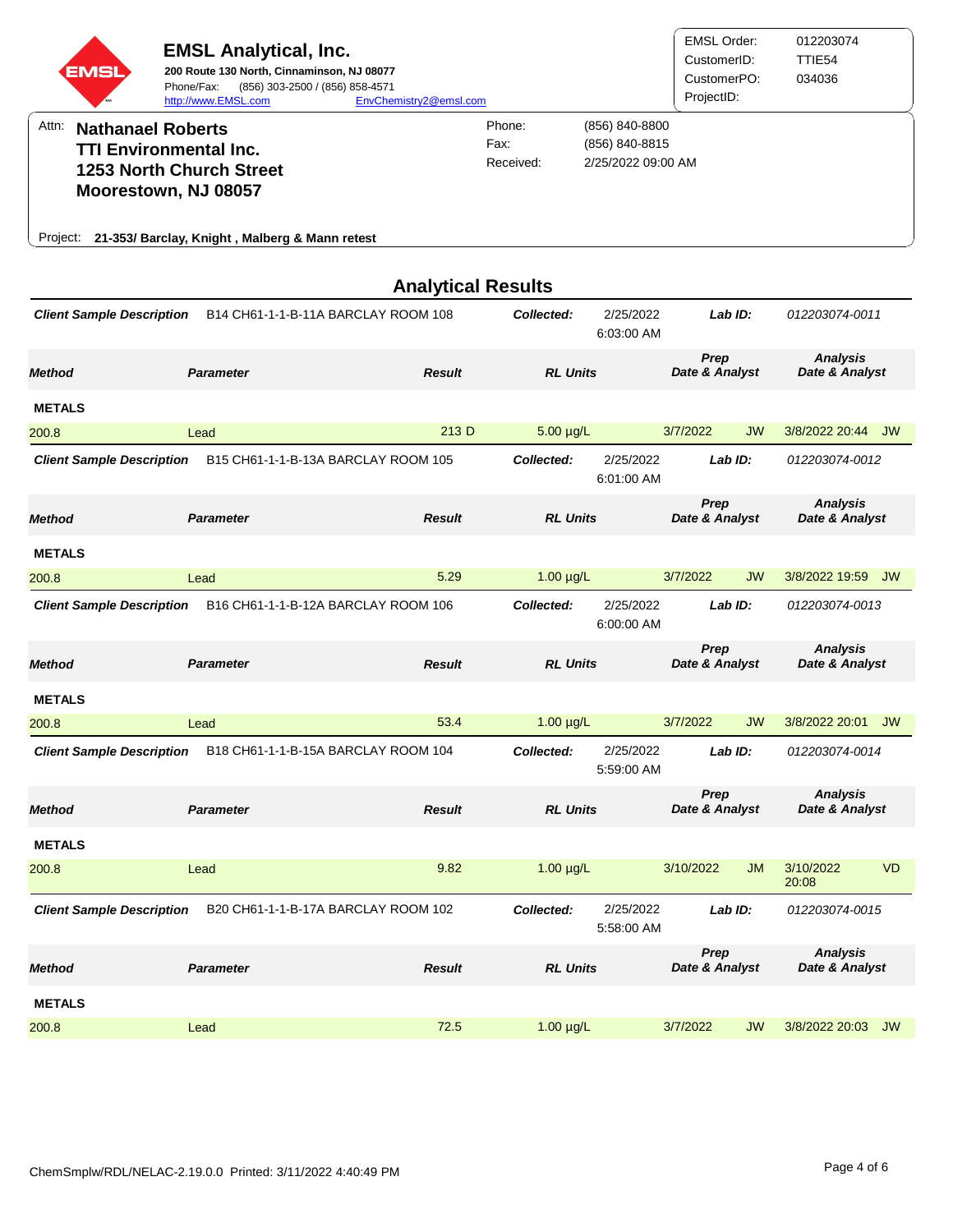|          | <b>EMSL</b><br><b>SM</b> | <b>EMSL Analytical, Inc.</b><br>200 Route 130 North, Cinnaminson, NJ 08077<br>(856) 303-2500 / (856) 858-4571<br>Phone/Fax:<br>http://www.EMSL.com | EnvChemistry2@emsl.com |                             |                                                        | <b>EMSL Order:</b><br>CustomerID:<br>CustomerPO:<br>ProjectID: | 012203074<br>TTIE54<br>034036 |
|----------|--------------------------|----------------------------------------------------------------------------------------------------------------------------------------------------|------------------------|-----------------------------|--------------------------------------------------------|----------------------------------------------------------------|-------------------------------|
| Attn:    | <b>Nathanael Roberts</b> | <b>TTI Environmental Inc.</b><br>1253 North Church Street                                                                                          |                        | Phone:<br>Fax:<br>Received: | (856) 840-8800<br>(856) 840-8815<br>2/25/2022 09:00 AM |                                                                |                               |
|          |                          | Moorestown, NJ 08057                                                                                                                               |                        |                             |                                                        |                                                                |                               |
| Project: |                          | 21-353/ Barclay, Knight, Malberg & Mann retest                                                                                                     |                        |                             |                                                        |                                                                |                               |

|                                  |                                       | <b>Analytical Results</b> |                 |                         |                               |           |                                   |           |
|----------------------------------|---------------------------------------|---------------------------|-----------------|-------------------------|-------------------------------|-----------|-----------------------------------|-----------|
| <b>Client Sample Description</b> | B22 CH61-1-1-B-23A BARCLAY ROOM 126   |                           | Collected:      | 2/25/2022<br>6:13:00 AM |                               | Lab ID:   | 012203074-0016                    |           |
| <b>Method</b>                    | <b>Parameter</b>                      | <b>Result</b>             | <b>RL Units</b> |                         | Prep<br>Date & Analyst        |           | <b>Analysis</b><br>Date & Analyst |           |
| <b>METALS</b>                    |                                       |                           |                 |                         |                               |           |                                   |           |
| 200.8                            | Lead                                  | 50.2                      | $1.00 \mu g/L$  |                         | 3/10/2022                     | <b>JM</b> | 3/10/2022<br>20:10                | <b>VD</b> |
| <b>Client Sample Description</b> | B23 CH61-1-1-B-21A BARCLAY ROOM 117   |                           | Collected:      | 2/25/2022<br>6:15:00 AM |                               | Lab ID:   | 012203074-0017                    |           |
| <b>Method</b>                    | <b>Parameter</b>                      | <b>Result</b>             | <b>RL Units</b> |                         | <b>Prep</b><br>Date & Analyst |           | <b>Analysis</b><br>Date & Analyst |           |
| <b>METALS</b>                    |                                       |                           |                 |                         |                               |           |                                   |           |
| 200.8                            | Lead                                  | 7.08                      | $1.00 \mu g/L$  |                         | 3/7/2022                      | <b>JW</b> | 3/8/2022 20:17 JW                 |           |
| <b>Client Sample Description</b> | B24 CH61-1-1-B-22A BARCLAY ROOM 128   |                           | Collected:      | 2/25/2022<br>6:18:00 AM |                               | LabID:    | 012203074-0018                    |           |
| <b>Method</b>                    | <b>Parameter</b>                      | <b>Result</b>             | <b>RL Units</b> |                         | Prep<br>Date & Analyst        |           | <b>Analysis</b><br>Date & Analyst |           |
| <b>METALS</b>                    |                                       |                           |                 |                         |                               |           |                                   |           |
| 200.8                            | Lead                                  | 8.25                      | $1.00 \mu g/L$  |                         | 3/10/2022                     | <b>JM</b> | 3/10/2022<br>20:11                | <b>VD</b> |
| <b>Client Sample Description</b> | K1 CH21-1-GF-01A KNIGHT-ROOM 1        |                           | Collected:      | 2/25/2022<br>6:36:00 AM |                               | Lab ID:   | 012203074-0019                    |           |
| <b>Method</b>                    | <b>Parameter</b>                      | <b>Result</b>             | <b>RL Units</b> |                         | Prep<br>Date & Analyst        |           | <b>Analysis</b><br>Date & Analyst |           |
| <b>METALS</b>                    |                                       |                           |                 |                         |                               |           |                                   |           |
| 200.8                            | Lead                                  | 4.01                      | $1.00 \mu g/L$  |                         | 3/2/2022                      | <b>JW</b> | 3/3/2022 16:51 JW                 |           |
| <b>Client Sample Description</b> | K8 CH21-1-B-07A KNIGHT-KINDERGARTEN 2 |                           | Collected:      | 2/25/2022<br>6:36:00 AM |                               | Lab ID:   | 012203074-0020                    |           |
| <b>Method</b>                    | <b>Parameter</b>                      | <b>Result</b>             | <b>RL Units</b> |                         | Prep<br>Date & Analyst        |           | <b>Analysis</b><br>Date & Analyst |           |
| <b>METALS</b>                    |                                       |                           |                 |                         |                               |           |                                   |           |
| 200.8                            | Lead                                  | 6.99                      | $1.00 \mu g/L$  |                         | 3/10/2022                     | <b>JM</b> | 3/10/2022<br>20:13                | <b>VD</b> |